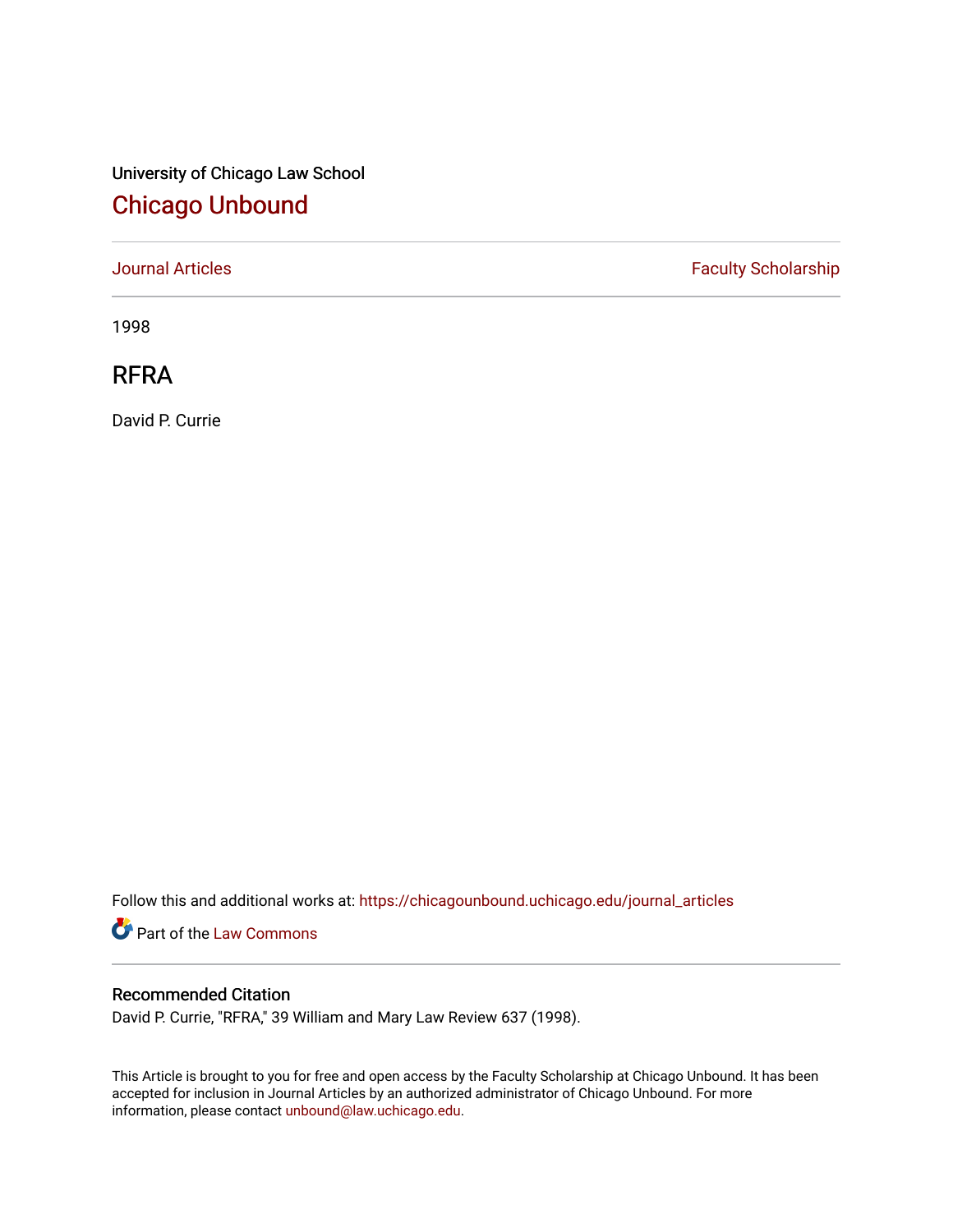#### DAVID P. CURRIE

What a refreshing opinion!

It matters not whether one approves or disapproves of the strict neutrality standard of religious freedom Justice Scalia laid down in *Employment Division v. Smith.'* I have long been sympathetic to the argument that the Free Exercise Clause grants no special exemptions from generally applicable laws, but I am troubled by such issues as the confidentiality of confessions, gender discrimination in the priesthood, and sacramental wine. On the question presented by *City of Boerne v. Flores*,<sup>2</sup> however-the question of separation of powers, federalism, and the rule of law raised by the Religious Freedom Restoration Act (RFRA)<sup>3</sup>—there could be only one answer. There was really not much to say, and Justice Kennedy said it: Section 5 of the Fourteenth Amendment empowers Congress to *enforce* its provisions, not to *revise* them.4

Justice O'Connor, who thought *Smith* was wrong, agreed with the majority on this point.<sup>5</sup>

That the Fourteenth Amendment empowers Congress to enforce but not to revise its provisions is not only what the Constitution plainly says; $6$  it also reflects the original understanding. When Congress provided statutory sanctions for violations of the

- 3. 42 U.S.C. §§ 2000bb to 2000bb-4 (1994).
- 4. *See Flores,* **117 S.** Ct. at 2164.

*5. See id.* at 2176 (O'Connor, J., dissenting). Justices Souter and Breyer, who agreed with O'Connor about *Smith,* did not reach the question of congressional authority. *See id.* at 2185 (Souter, J., dissenting); id& at 2186 (Breyer, J., dissenting).

*6. See* U.S. CONST. amend. XIV, § 5 ("The Congress shall have power to enforce, by appropriate legislation, the provisions of this article.").

**637**

<sup>\*</sup> Edward H. Levi Distinguished Professor of Law, The University of Chicago. Many thanks, as always to Barbara Flynn Currie for, inter alia, helpful comments and encouragement.

<sup>1. 494</sup> U.S. 872, 879 (1990).

<sup>2.</sup> **117** S. Ct. 2157 (1997).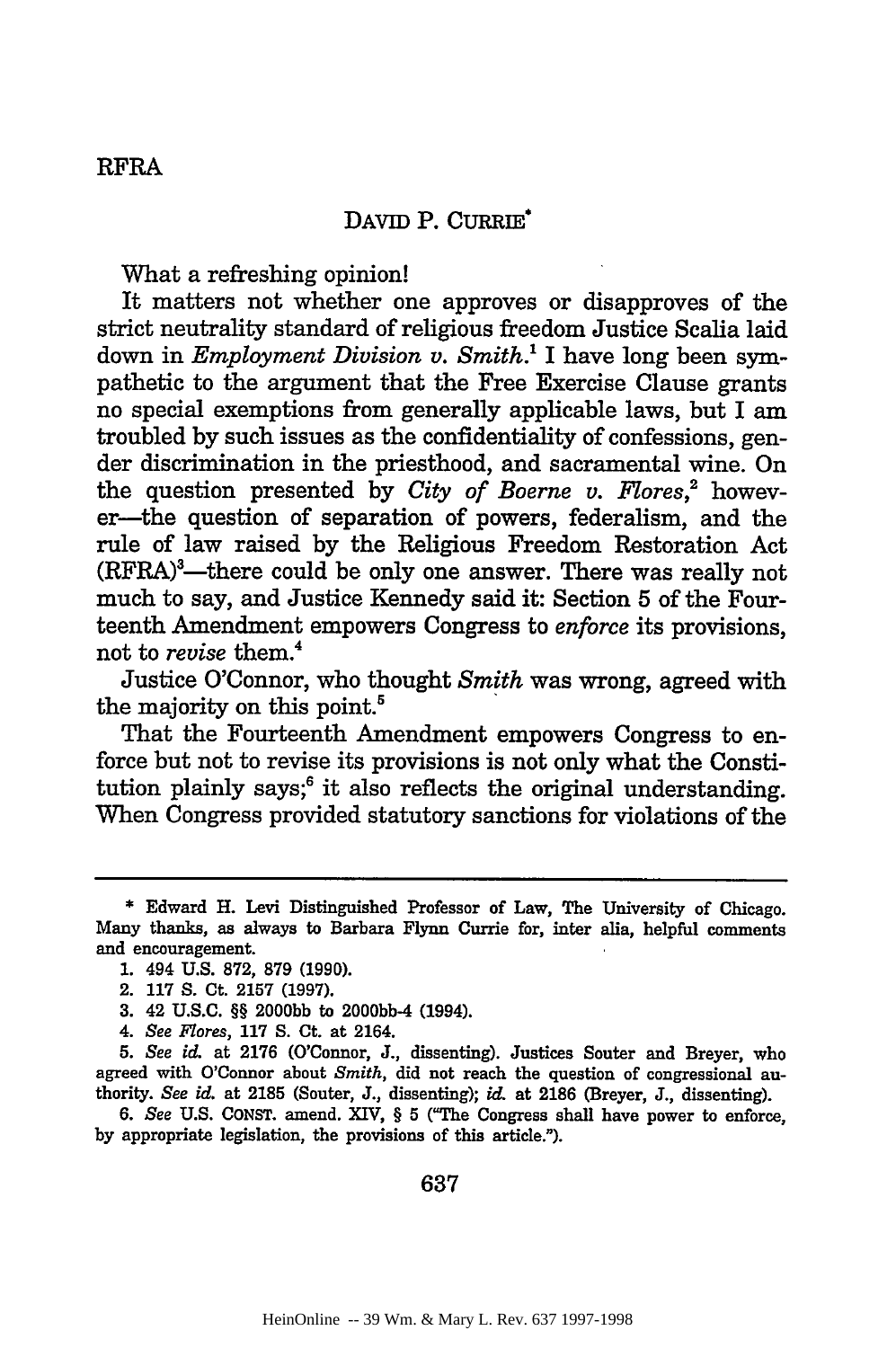amendment, the Court upheld the statute; $<sup>7</sup>$  but when Congress</sup> went beyond the amendment to create new limitations of its own, it was called to order by the Court.<sup>8</sup>

There are circumstances in which, as the Court acknowledged, a new limitation or prohibition can qualify as a legitimate means of enforcing the amendment itself? The Court held that literacy tests for voters did not per se offend the Fifteenth Amendment because they did not, on their face, discriminate on grounds of race.<sup>10</sup> But the tests were so often administered in a discriminatory fashion, and discrimination was so difficult to detect and prove in the individual case, that Congress concluded a prophylactic ban was necessary to prevent evasion of the constitutional command. The Court correctly upheld this provision as an appropriate means of enforcing the Fifteenth Amendment.<sup>11</sup>

8. The most famous example is the *Civil Rights Cases,* **109 U.S.** 3 (1883), which struck down an effort to prohibit *private* discrimination. *Cf* United States v. Reese, 92 U.S. 214 (1876) (striking down a statute interpreted to go beyond the Fifteenth Amendment by forbidding denial of the right to vote on *any* ground); United States v. Cruikshank, 92 U.S. 542, **559** (1876) (invalidating other attempts to punish private action); United States v. Harris, 106 U.S. 629, 637 (1883) (same). The Court discussed this line of decisions in *Flores,* **117 S.** Ct. at 2166. *See also* DAVID P. CURRIE, THE CONSTITUTION IN **THE** SUPREME COURT: **THE** FIRST HUNDRED YEARS 393-401 **(1985)** [hereinafter **CURRIE, THE FIRST HUNDRED YEARS]** (discussing the *Civil Rights Cases* and other cases in this line of decisions).

Similarly, when Congress and the Court found legislative authority implicit in the oath requirement of Article VI and the fugitive clauses of Article IV, Section 2, they concluded only that Congress might implement the constitutional provisions, not that it might expand them at will. *See* Act of June **1, 1789,** ch. **1, 1** Stat. **23;** Act of Feb. 12, **1793,** ch. **7, 1** Stat. **302;** Prigg v. Pennsylvania, 41 **U.S. (16** Pet.) **539, 562- 63** (1842); Kentucky v. Dennison, **65 U.S.** (24 How.) **66, 69 (1860);** *see also* **DAVID P.** CURRIE, **THE** CONSTITUTION IN **CONGRESS: THE** FEDERALIST PERIOD, **1789-1901 13-15 (1997)** [hereinafter CURRIE, THE FEDERALIST PERIOD]; Currie, THE FIRST **HUNDRED** YEARS, *supra,* at 243-44.

*9. See Flores,* **117 S.** Ct. at **2163, 2167.**

**10.** *See* Lassiter v. Northampton County **Bd.** of Elections, **360 U.S.** 45, **53-54 (1959).**

**11.** *See* Oregon v. Mitchell, 400 **U.S.** 112, **133 (1970).** For a particularly dramatic example of the same reasoning, see *South Carolina v. Katzenbach,* **383 U.S. 301, 334-35 (1966)** (upholding the Voting Rights Act of **1965,** which forbade *any* change in the election laws in an area with a history of voting discrimination without prior approval **by** the Attorney General or **by** a federal court).

<sup>7.</sup> *See, e.g., Ex parte* Virginia, 100 U.S. 339, 349 (1880) (upholding a statute imposing criminal penalties for violations of Fourteenth Amendment provisions).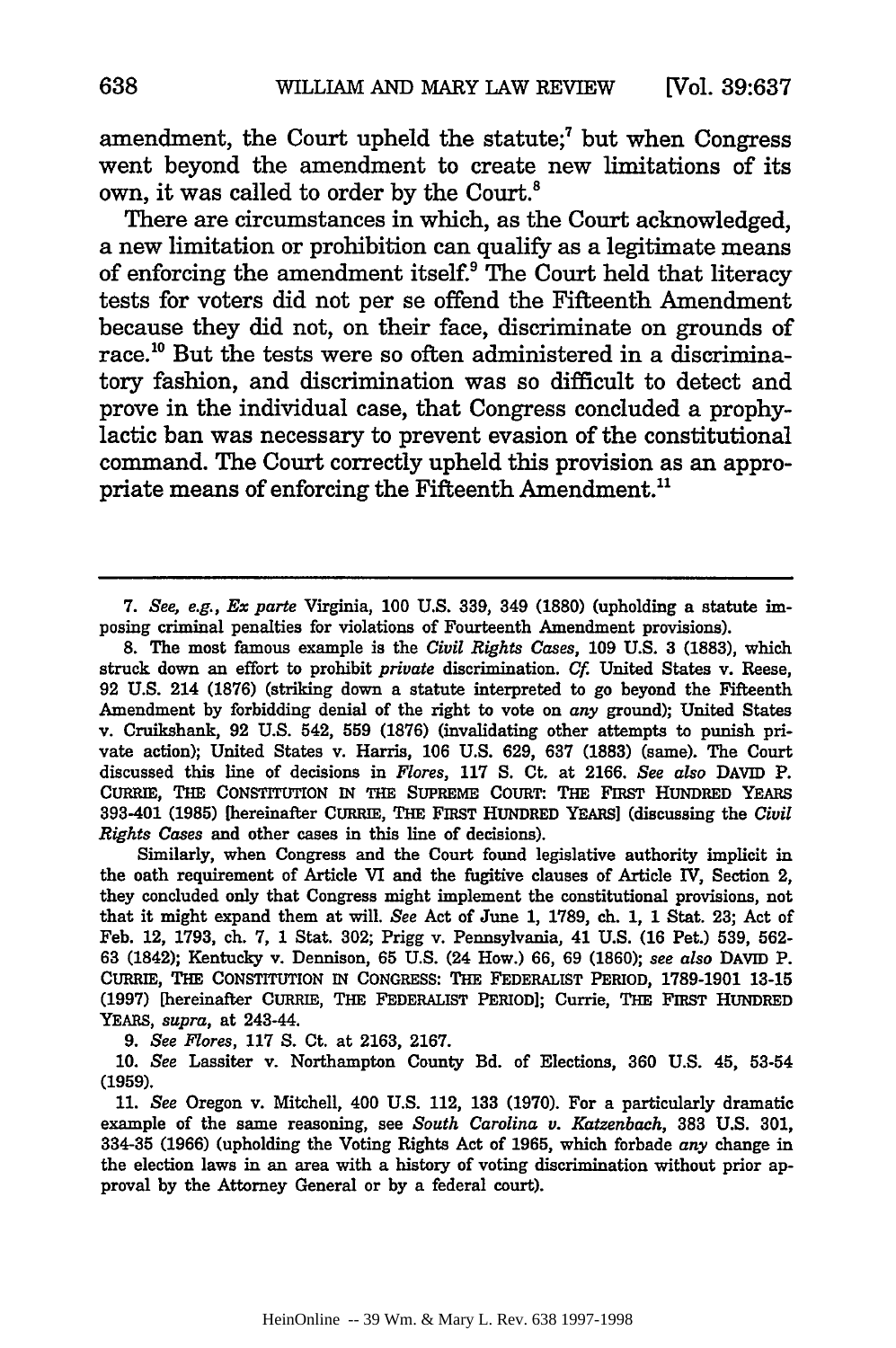As the Court recognized in *Flores,* there was a similar line of equally unimpeachable decisions under the essentially identical enforcement provision of the Eighteenth Amendment.<sup>12</sup>

The Court found no evidence of a comparable problem in *Flores.3* Congress simply disagreed with the Supreme Court's interpretation of the Free Exercise Clause.'4 And thus the many precedents permitting Congress to forbid practices designed to circumvent constitutional restrictions did not apply.<sup>15</sup>

The only memorable aspect of this part of the opinion is that, as in striking down Congress's insolent attempt to keep guns out of schools in *United States v. Lopez,"* the Court exercised meaningful scrutiny in enforcing federalistic limitations on congressional power-as it had seldom done during the preceding

There are similar decisions, of course, under the analogous Necessary and Proper Clause *See, e.g.,* Southern Ry. Co. v. United States, 222 **U.S.** 20 **(1911)** (affirming Congress's power to prescribe automatic couplers for cars traveling locally on interstate railroads).

**13.** *See* **117 S.** Ct. at **2169** ("RFRA's legislative record lacks examples of modern instances of generally applicable laws passed because of religious bigotry."). Professor Douglas Laycock, an advocate of the new statute, testified that "deliberate persecution is not the usual problem in this country." *Religious Freedom Restoration Act of 1991: Hearings on H.R. 2797 Before the Subcomm. on Civil and Constitutional Rights of the House Comm. on the Judiciary,* 102d Cong. 334 (1993), *quoted in Flores,* **117 S.** Ct. at 2169. This is not simply to say that Congress failed to compile an adequate record; so did the parties before the courts.

14. *Smith* concluded that the Free Exercise Clause, which the Fourteenth Amendment has been held to make applicable to the states, "does not relieve an individual of the obligation to comply with a 'valid and neutral law of general applicability." Employment Div. v. Smith, 494 U.S. 872, **879** (1990). RFRA permitted the government to "substantially burden" religious freedom only if it employed "the least restrictive means" to further a "compelling governmental interest." 42 U.S.C. § 2000bb-**1(b)** (1994). Congress's own theory was that **RFRA's** formulation struck "sensible balances between religious liberty and competing prior governmental interests." 42 U.S.C. § 2000bb(a)(5).

**15.** *See Fores,* **117 S.** Ct. at 2168-71.

**16.** 514 U.S. 549 (1995).

<sup>12.</sup> *See Flores,* 117 **S.** Ct. at 2163 (citing James Everard's Breweries v. Day, **265** U.S. 545 (1924)); *see also* Lambert v. Yellowley, 272 U.S. **581** (1926) (upholding a statute restricting medicinal use of malt liquor, wine, and whiskey); Selzman v. United States, **268** U.S. 466 (1925) (upholding a statute regulating the sale of denatured alcohol). The Amendment itself forbade the sale of intoxicating liquors only "for beverage purposes"; Section 2 gave Congress the "power to enforce this articlq by appropriate legislation." U.S. CONST. amend. XVIII (repealed 1933). For further discussion of this issue, see DAVID P. CURRIE, THE **CONSTITUTION** IN THE **SUPREME** COURT: THE SECOND CENTURY 180-81 (1990).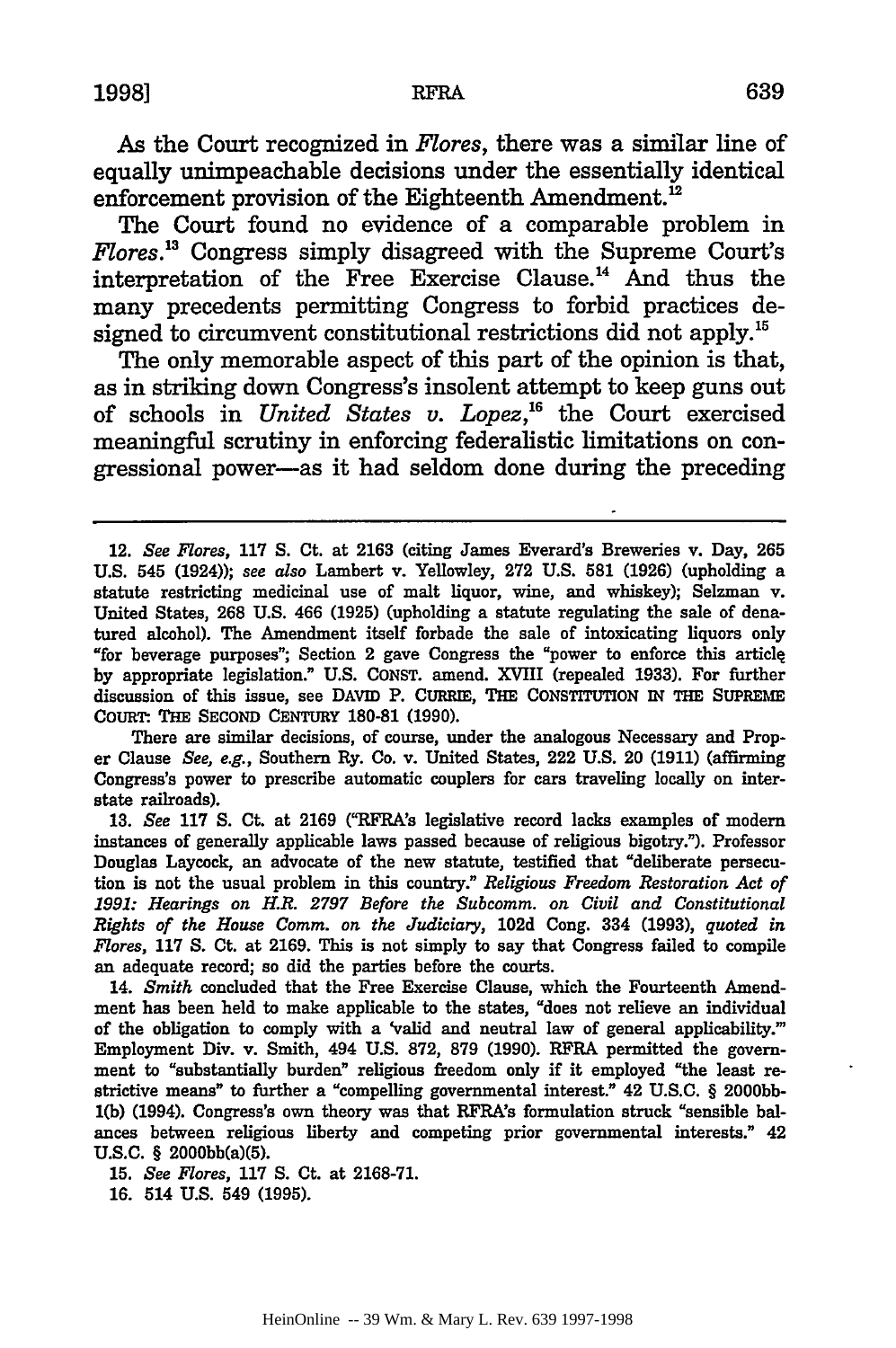fifty-eight years. In demanding "a congruence and proportionality between the injury to be prevented or remedied and the means adopted to that end,"<sup>17</sup> the Court in *Flores* set forth an attractive new test to serve notice that it would no longer blindly accept untenable congressional pretenses that a particular measure was "appropriate" to enforce the Civil War amendments-or "necessary and proper" to protect interstate or foreign commerce. Nothing less would be consistent with *Marbury v. Madison."*

Thus, the case for RFRA stands and falls with the proposition that Congress may reverse the Supreme Court's interpretation of the Constitution. But Congress cannot tell the Court what the Constitution means.

The House of Representatives recognized this nearly 200 years ago in a largely forgotten episode connected with the mysterious Western adventures of Aaron Burr. Apprehended following the dispersal of his puny band of thugs on the Mississippi and sent to Richmond for trial,<sup>19</sup> Burr was acquitted by a reluctant jury on the basis of Chief Justice Marshall's narrow reading of Article III's definition of treason.<sup>20</sup> Republican zealots promptly proposed, and the Senate with unseemly haste adopted, a sweeping redefinition of the offense broad enough to cover Burr's case.<sup>21</sup>

Whether Marshall was right or wrong is neither here nor there. As even Republican members of the Senate pointed out, Article III gave Congress power only to punish treason, not to define it;<sup>22</sup> the Constitution itself defined the offense.<sup>23</sup> It did

<sup>17.</sup> *Flores,* **117** S. Ct. at 2164; *see id.* at 2169-71.

<sup>18.</sup> **5** U.S. (1 Cranch) 137 (1803).

**<sup>19.</sup>** *See* United States v. Burr, **25** F. Cas. **55, 181** n.A1 **(C.C.D.** Va. **1807)** (No. 14, 693). For detailed discussions of the Burr episode, see THOMAS P. ABERNETHY, THE **BURR** CONSPIRACY (1954); **HENRY** ADAMS, HISTORY **OF THE** UNITED **STATES OF AMERI-CA DURING THE** ADMINISTRATIONS **OF** THOMAS **JEFFERSON** 219-343, 441-71 **(1917);** DUMAS **MALONE, JEFFERSON THE PRESMENT:** SECOND TERM, **1805-1809 215-370** (1970).

<sup>20.</sup> *See* sources cited *supra* note 19.

<sup>21.</sup> *See* **17 ANNALS OF CONG. 108-09, 159-60 (1808).**

<sup>22.</sup> *See id.* at 138 (statement of Sen. Pope).

<sup>23.</sup> *See* U.S. **CONST.** art. III, § 3 ("Treason against the United States, shall consist only in levying War against them, or in adhering to their Enemies, giving them Aid and Comfort.... The Congress shall have Power to declare the Punishment of trea-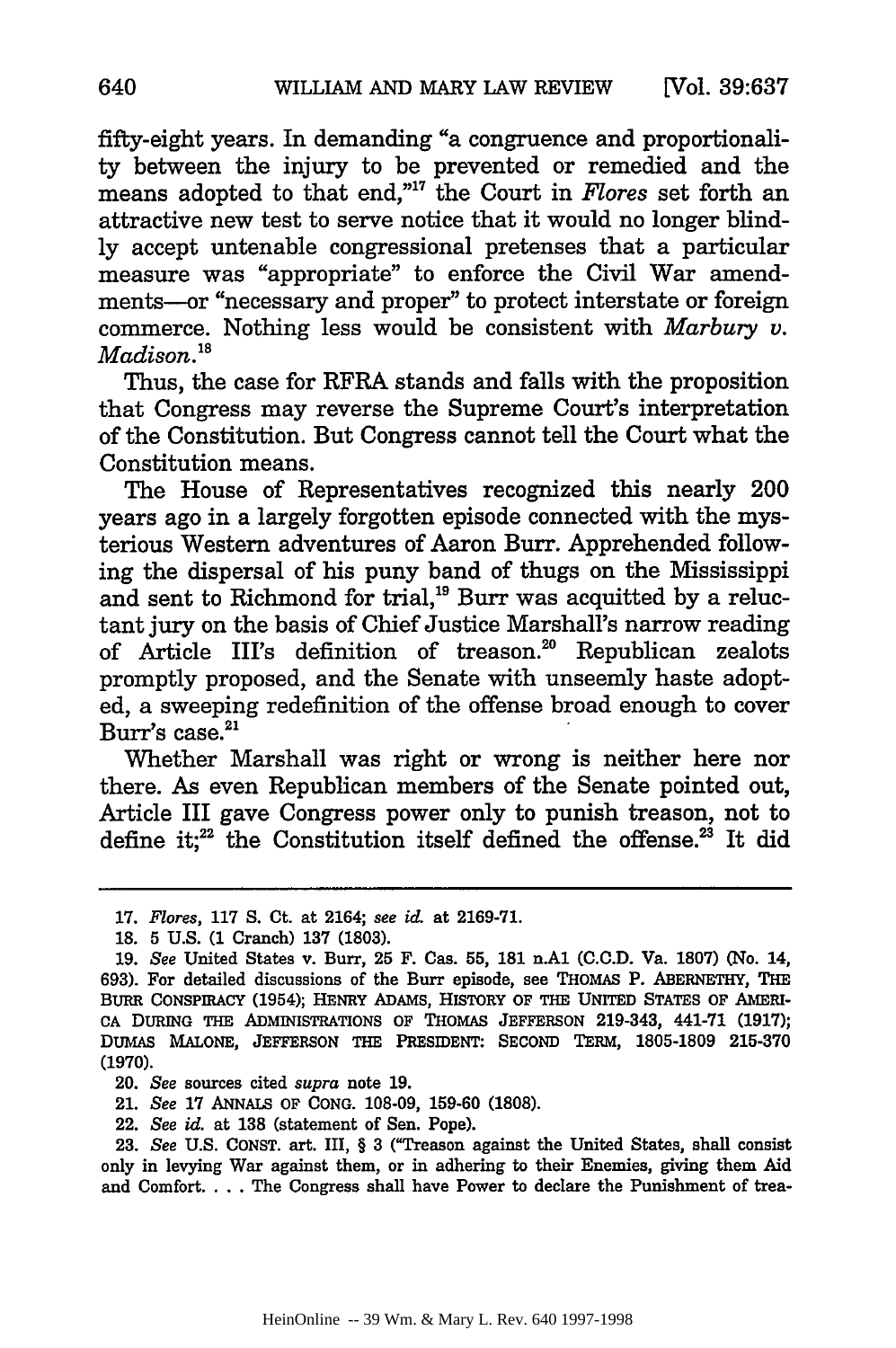so, moreover, in order to restrain Congress, for in England the legislative power to define treason had been greatly abused.<sup>24</sup> The House rejected the bill without so much as a hearing.<sup>25</sup>

This is not to deny that Congress has the right and duty to interpret the Constitution. It does so implicitly every time it passes a bill, for its members too have sworn to respect constitutional limitations on their power.<sup>26</sup> Jefferson and Jackson were right that a president may refuse on constitutional grounds to enforce or sign a law after the Court has upheld it. $27$  Indeed, because judgments bind only the parties, Lincoln may even have been right, within the limits of good faith, that Congress may reenact a law the Court has struck down.<sup>28</sup> But the very basis of both these positions is that each branch has the obligation to interpret the Constitution for itself. Congress may adopt an interpretation for its own purposes and for such persuasive force as it may have for others, as it did in the War Powers Resolution.29 But *Marbury* made clear that the Supreme Court must interpret the Constitution for itself as well.<sup>30</sup>

son **... ."); 17** ANNALS OF **CONG. 109-11 (1808)** (statement of Sen. Mitchell).

24. *See* **17** ANNALS OF **CONG.** 135-45 **(1808)** (statement of Sen. Pope) (contrasting the treason provision with Art. I, § **8, cl. 10,** which empowered Congress "to define and punish," inter alia, offenses against the law of nations).

**25.** *See* MALONE, *supra* note **19,** at **368.**

26. "Were it otherwise," the Court sagely observed in *Flores*, "we would not afford Congress the presumption of validity its enactments now enjoy." City of Boerne v. Flores, **117 S.** Ct. **2157, 2171-72 (1997).**

**27.** *See* Letter from Thomas Jefferson to Abigail Adams (Sept. **11,** 1804), *in* **11** THE WRITINGS OF **THOMAS JEFFERSON 50-51** (Andrew **A.** Lipscomb **&** Albert Ellery Bergh eds., **1905)** (explaining Jefferson's pardon of persons convicted under the Sedition Act); President Andrew Jackson, Veto Message to the Senate (July **10, 1832),** in 2 MESSAGES **AND** PAPERS **OF THE** PRESIDENTS **576-91** (James **D.** Richardson ed., **1896)** (explaining Jackson's veto of the national bank).

**28.** *See* President Abraham Lincoln, Sixth Debate with Stephen **A.** Douglas (Oct. **13, 1858),** *in* **3 COLLECTED** WORKS **OF** ABRAHAM **LINCOLN 255** (Roy P. Basler ed., **1953).**

**29. 50 U.S.C.** § 1541(c) **(1973).** Compare the Second Congress's effort to define **by** statute what Article II, Section **1** meant in allotting to each state as many presidential electors as "the whole Number of Senators and Representatives to which the State may be entitled in the Congress." **U.S. CONST.** art. II, § **1, c.** 2. *See* Act of Mar. **1, 1792,** ch. **8, 1** Stat. **239,** amended **by** Act of Mar. **26,** 1804, ch. **50,** 2 Stat. **295;** *see* CURRIE, **THE FEDERALIST** PERIOD, *supra* note **8,** at **138-39.**

**30.** *See* Marbury v. Madison, **5 U.S. (1** Cranch) **137, 180 (1803).**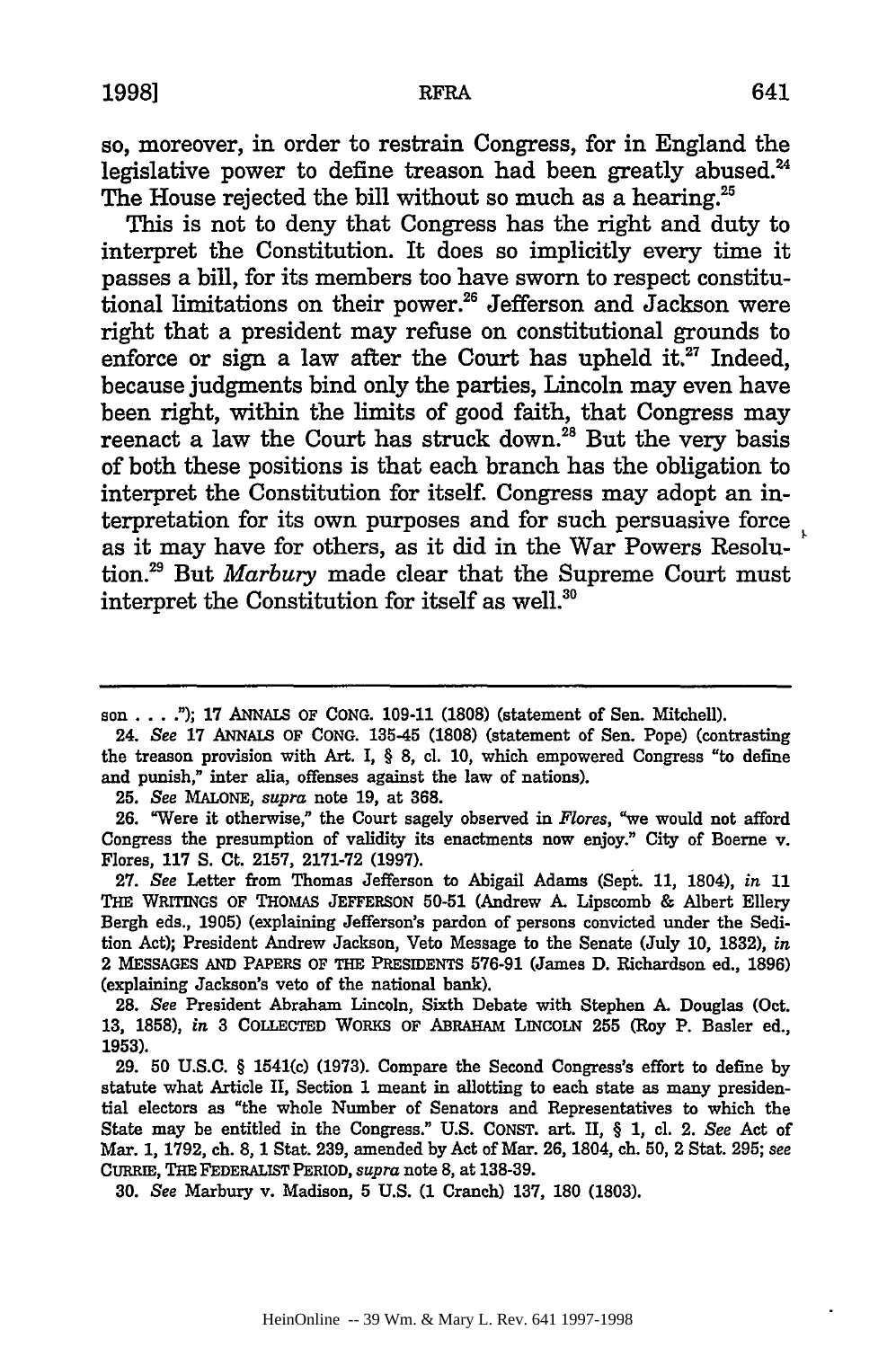The Court appeared to forget this once in its history, and it was that slip that gave supporters of RFRA their only real hope of success. The case was *Katzenbach v. Morgan,"1* and the conclusion was that Congress could forbid English literacy tests for voters who had gone to school for six years in Puerto Rico, whether or not the tests offended the Equal Protection Clause.<sup>32</sup> One of the reasons was deference to Congress:

[I]t is enough that we perceive a basis upon which Congress might predicate a judgment that the application of New York's English literacy requirement to deny the right to vote to a person with a sixth grade education in Puerto Rican schools **...** constituted an invidious discrimination in violation of the Equal Protection Clause.<sup>33</sup>

The Court in *Flores* distinguished this passage on the ground that it suggested only that Congress had "a factual basis" for concluding that New York had violated the Fourteenth Amendment, not that the Court was required to accept Congress's interpretation of the amendment itself.<sup>34</sup> But it is the courts' responsibility to apply the Constitution as well as to construe it, and Justice Harlan seems right that the language quoted is difficult to reconcile with the duty of the Supreme Court to determine for itself what the Constitution requires.<sup>35</sup>

Happily, deference to congressional findings was only an alternative basis for the *Morgan* decision. The Court also concluded, more conventionally, that the restriction of English literacy tests was an appropriate means of ensuring the nondiscriminatory treatment of Puerto Ricans that the amendment itself clearly required.<sup>36</sup>

Thus the *Flores* decision renders a major service to the cause of constitutionalism by eradicating a nagging doubt created by the *Morgan* opinion as to the power of Congress effectively to modify

36. *See id.* at 652; *Flores,* **117 S.** Ct. at 2168.

**<sup>31.</sup>** 384 U.S. 641 (1966).

**<sup>32.</sup>** *See id.* at 648-49, 656-58.

<sup>33.</sup> *Id.* at 656.

<sup>34.</sup> *See* City of Boerne v. Flores, 117 S. Ct. 2157, 2168 (1997).

<sup>35.</sup> *See Morgan,* 384 U.S. at 665-71 (Harlan, J., dissenting).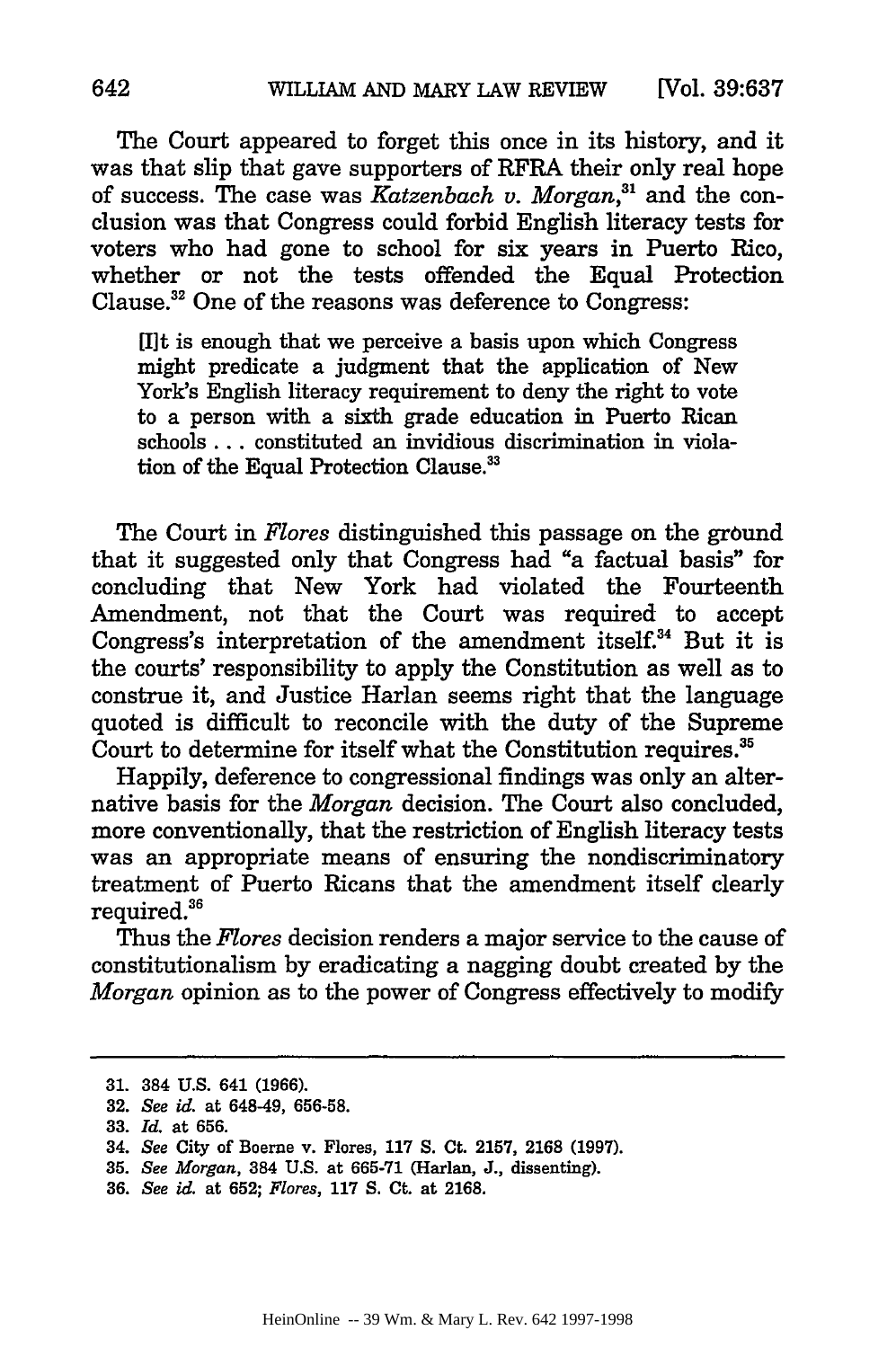the Constitution under the guise of enforcing it. For in this respect RFRA unfortunately does not stand alone. Like the Senate with regard to treason in 1807,<sup>37</sup> Congress in recent years has increasingly succumbed to the temptation to respond to perceived defects in the Constitution, or in the Court's understanding of it, by enacting simple legislation requiring neither a two-thirds majority nor ratification by three-fourths of the states.

When Congress detected a flaw in Article **rs** unmistakable requirement that a president approve a bill in its entirety or not at all,<sup>38</sup> it attempted to undermine the provision by allowing the president to "cancel" particular spending provisions after signing the law.<sup>39</sup> When Congress feared that other states might be required to recognize Hawaii judgments upholding marriages between persons of the same gender, it provided to the contrary by statute<sup>40</sup>--undeterred by the fact that the Supreme Court had consistently held that the term "full faith and credit,"<sup>41</sup> which appears in the text of Article IV, itself required respect for judicial decisions.<sup>42</sup> When Congress took issue with the Supreme Court's holding that the judicial power of the United States as defined by Article III did not extend to suits against states brought by their own citizens,<sup>43</sup> it enacted a statute that said it did.<sup>44</sup>

**37.** *See supra* notes **19-25** and accompanying text.

40. *See* Defense of Marriage Act of **1996,** 2 **U.S.C.A.** § **1738c** (West Supp. **1997).**

41. **U.S. CONST.** art. **IV,** § **1.**

43. *See, e.g.,* Hans v. Louisiana, 134 **U.S. 1 (1890).**

44. *See* Indian Gaming Regulatory Act of **1988, 25 U.S.C.** § **2710(d)(7)** (1994). The Supreme Court rightly invalidated this provision in *Seminole Tribe v. Florida,* **<sup>116</sup> U.S.** 1114 **(1996).** *See* David P. Currie, Ex parte Young *after* Seminole Tribe, **72 N.Y.U.** L. REV. 547, 547-48 **(1997);** *cf* United States v. Klein, **80 U.S. (1** Wall.) **128**

**<sup>38.</sup>** "[I]f he approves he shall sign it, but if not he shall return it .... " **U.S. CONST.** art. I, § **7.**

**<sup>39.</sup>** *See* Line Item Veto Act of **1996,** 2 **U.S.CA.** §§ **691-691f** (West **1997);** Raines v. Byrd, **117 S.** Ct. **2312 (1997)** (dismissing a well-founded challenge to this Act for want of standing).

<sup>42.</sup> *See, e.g.,* Mills v. Duryee, **11 U.S. (1** Cranch) 481 **(1813).** The question of the validity of this provision is complicated **by** the uncertain relationship between Article **IV's** requirement that states give "full faith and credit" to one another's judgments and its authorization of Congress to "prescribe" their "effect." *See* **U.S. CONST.** art. IV, § **1.** But it is **by** no means certain that the latter provision permits Congress to excuse what the former requires. *See* David P. Currie, *Full Faith & Credit to Marriages,* **1 GREEN BAG 2D 7, 7-8 (1997).**